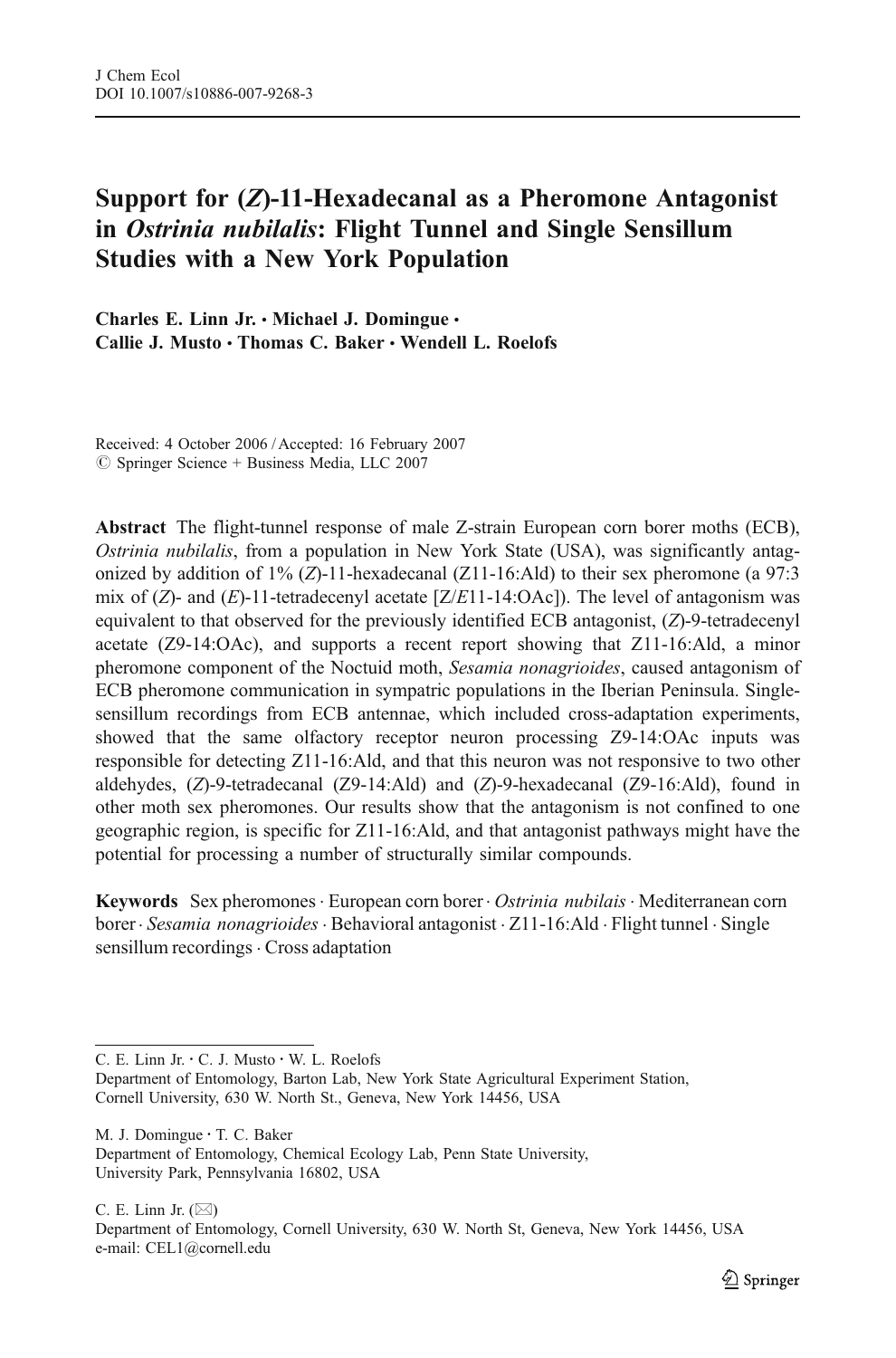## Introduction

Mate location in many insect species is mediated by female-released sex pheromones. In almost all cases, these have proven to be mixtures, with blend quality and quantity providing for varying degrees of signal specificity (Linn and Roelofs [1995\)](#page-12-0). Signal specificity is also facilitated by sensitivity to pheromone components of related species that function as behavioral antagonists (Cardé and Haynes [2004\)](#page-11-0). When added in very small amounts to the sex pheromone of a particular species, the new mixture results in arrestment of pheromone-mediated flight. For example, different pheromone strains of the European corn borer moth (ECB), *Ostrinia nubilalis* (Crambidae), utilize mixtures of  $(Z)$ -11- and  $(E)$ -11-tetradecenyl acetates  $(Z11/E11-14:OAc)$  in their sex pheromones (Roelofs et al. [1985,](#page-12-0) [1987](#page-12-0)). However, males are also sensitive to a non-pheromonal compound, (Z)-9 tetradecenyl acetate (Z9-14:OAc), and possess a separate antennal olfactory pathway for processing this compound (Hansson et al. [1987](#page-12-0)). As little as 1% Z9-14:OAc added to the Z/E11-14:OAc mixture dramatically reduced the number of males completing upwind oriented flight in a wind tunnel (Glover et al. [1989](#page-11-0)).

A study by Eizaguirre et al. [\(2002](#page-11-0)) showed, in pheromone mating disruption tests for the Mediterranean corn borer, Sesamia nonagrioides (Noctuidae), that larval counts were significantly reduced for the target species and for ECB. Combining pheromone blends of both species in the same dispenser showed further that there was mutual antagonism for both species. Subsequently, Gemeno et al. ([2006](#page-11-0)) showed that the antagonism was caused specifically by addition of  $(Z)$ -11-hexadecanal  $(Z)$ 11-16:Ald) to the ECB pheromone, with as little as 1% reducing upwind flights by 83% and trap capture by 90%. The compound Z11-16:Ald is a minor pheromone component of S. nonagrioides and is not part of the ECB pheromone. Here, we provide results of flight tunnel and single-sensillum recording experiments to address the following questions: 1) are ECB from a population in New York State antagonized by addition of Z11-16:Ald to their pheromone blend? 2) is the sensory input for Z11-16:Ald on the same olfactory receptor neuron (ORN) as for Z9-14:OAc?, and 3) do other aldehyde components, such as Z9-14:Ald and Z9-16:Ald, that are pheromone components in several heliothine moth species (Lee et al. [2006\)](#page-12-0), also act as antagonists for ECB?

## Methods and Materials

Insects A colony of the univoltine Z-strain of ECB from New York State was maintained in a walk-in environmental chamber. The Z-strain was used in our experiments because it is the predominant population in the Iberian Peninsula, the origin of moths used in the studies by Eizaguirre et al. ([2002](#page-11-0)) and Gemeno et al. [\(2006](#page-11-0)). Mating and larval rearing conditions were as described in Roelofs et al. ([1987\)](#page-12-0) at a constant 25°C, 16:8 L/D photoperiod. Pupae were sexed, and the male pupae were placed on a layer of vermiculite in plastic and screen emergence cages inside a walk-in environmental chamber (25°C; 16:8 L/D photoperiod). Cages of adults were separated daily so that individuals of known age could be used for flight tunnel tests.

Chemicals Z11-14:OAc, E11-14:OAc, and Z9-14:OAc were obtained from the Pherobank [http://www.pherobank.nl\)](http://www.pherobank.nl). Z11-16:Ald, Z9-14:Ald, and Z9-16:Ald were obtained from Bedoukian Research, Inc. (Danbury, CT, USA). Purity of each compound was verified as >95% by gas chromatography (GC). Stock solutions were prepared in high-performance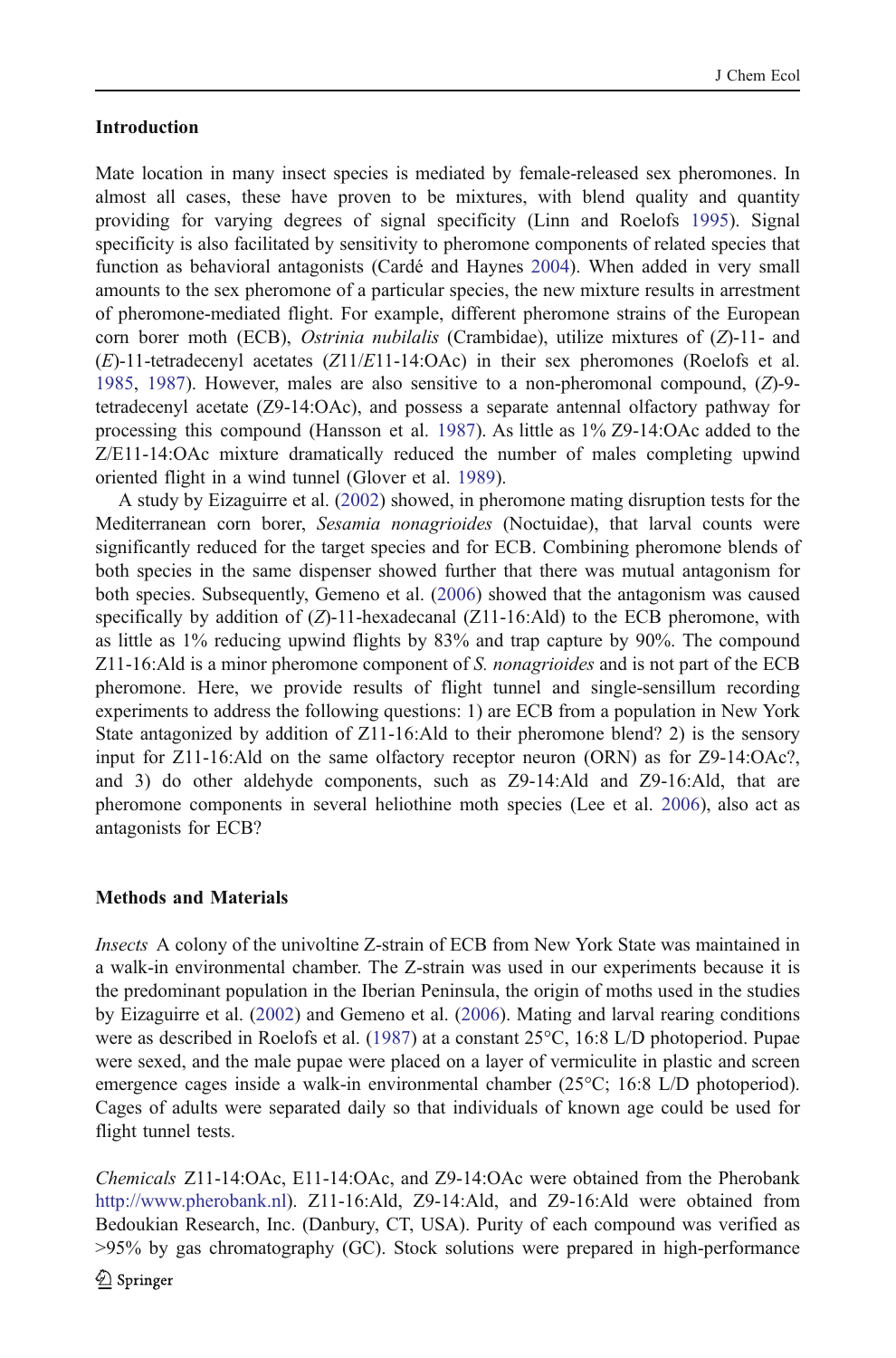liquid chromatography-grade hexane (HPLC-grade hexane). Solutions were applied to red rubber septa (Thomas Scientific, Swedesboro, NJ, USA; Glover et al. [1989](#page-11-0)) for flighttunnel tests, and to filter paper strips for electrophysiological measurements (see below).

Flight Tunnel Adults were tested in the sustained-flight tunnel during their second to third night as adults, under standard conditions used in previous studies of O. *nubilalis* (Glover et al. [1989](#page-11-0)): 20–21 $\degree$ C, 60–65% relative humidity, 0.50 m/sec air flow, and illumination of 11 lx of red light at the tunnel floor, during the third to the sixth hour of scotophase. Adults were taken to the room housing the flight tunnel 1 hr before the start of scotophase and placed individually in screen release cages so they could acclimate to the flight tunnel room environment. The temperature during the 1-hr period of acclimation, was  $25^{\circ}$ C, then dropped after lights-off to 20–21°C. Adult moths were tested individually, and males were scored for three behaviors in the flight sequence: taking flight (TF) from the release cage; initiation of upwind flight (UP) a minimum of 20 cm toward the source; and source (SC) contact after completing upwind flight to the rubber septum.

Two experiments were conducted to study the effects of Z11-16:Ald on ECB pheromone-mediated flight behavior. The first was designed to determine whether Z11-16: Ald arrested the upwind flight behavior of males, and to compare the level of antagonism with Z9-14:OAc (Glover et al. [1989\)](#page-11-0). Males were tested to four treatments: 1) the Z-strain 97:3 Z/E11-14:OAc blend (30 μg); 2) the Z-strain blend (30 μg)+1% Z9-14:OAc; 3) the Z-strain blend (30 μg)+1% Z11-16:Ald; and 4) the Z-strain blend (30 μg)+10% Z11-16: Ald. The second experiment was designed to determine the specificity of the antagonist effect of Z11-16:Ald by testing two additional, structurally related aldehydes found in other pheromone systems, Z9-14:Ald and Z9-16:Ald (Lee et al. [2006](#page-12-0)). Males were tested to three treatments: 1) the Z-strain 97:3 Z/E11-14:OAc blend (30  $\mu$ g); 2) the Z-strain blend (30 μg)+10% Z9-14:Ald; and 3) the Z-strain blend (30 μg)+10% Z9-16:Ald. Over the course of both experiments, 30 males were tested to each treatment. Males were tested only once, with each of the treatments of an experiment used on each day of testing.

For each flight tunnel experiment, the number of moths in each treatment that exhibited each behavior in the upwind flight sequence was combined for all testing periods and converted to a percentage value for graphical display. Post hoc pairwise comparisons with Fisher's exact tests were implemented according to the JMP statistical analysis program for Macintosh  $(P<0.05)$ .

Electrophysiology With excised antennae, ORN recordings were made by using the cut sensillum technique (Kaissling [1974](#page-12-0); van der Pers and den Otter [1978\)](#page-12-0). The basal end of each antenna was placed in a saline-filled electrode and positioned with a micromanipulator such that a single trichoid sensillum would be cut between a vertical tungsten knife and horizontal glass knife. The cut sensillum was then contacted with a saline-filled glass micropipette containing a Ag recording electrode. The AC signal passed through the builtin amplifier (DAM50, World Precision Instruments, Sarasota, FL, USA) of a portable recording unit into a computer and was recorded with Syntech software (Autospike v.32; Syntech, Kirchzarten, Germany).

A stream of purified, humidified air blew continuously over the antenna (10 ml/sec) through a 25-cm long glass tube (8 mm ID), the end of which was placed 2 cm from the antenna. With a stimulus flow controller device (SFC-2, Syntech), a 50-msec air pulse at 40 ml/sec flow rate was injected through the odor cartridge and into the air stream. Linear flow through the air stream was ∼0.3 m/sec. Cartridges were created from dilutions (0.1, 1, and 10  $\mu$ g/ $\mu$ l) of Z11-16:Ald and Z9-14:OAc, and from 10  $\mu$ g/ $\mu$ l of Z11-14:OAc, E11-14: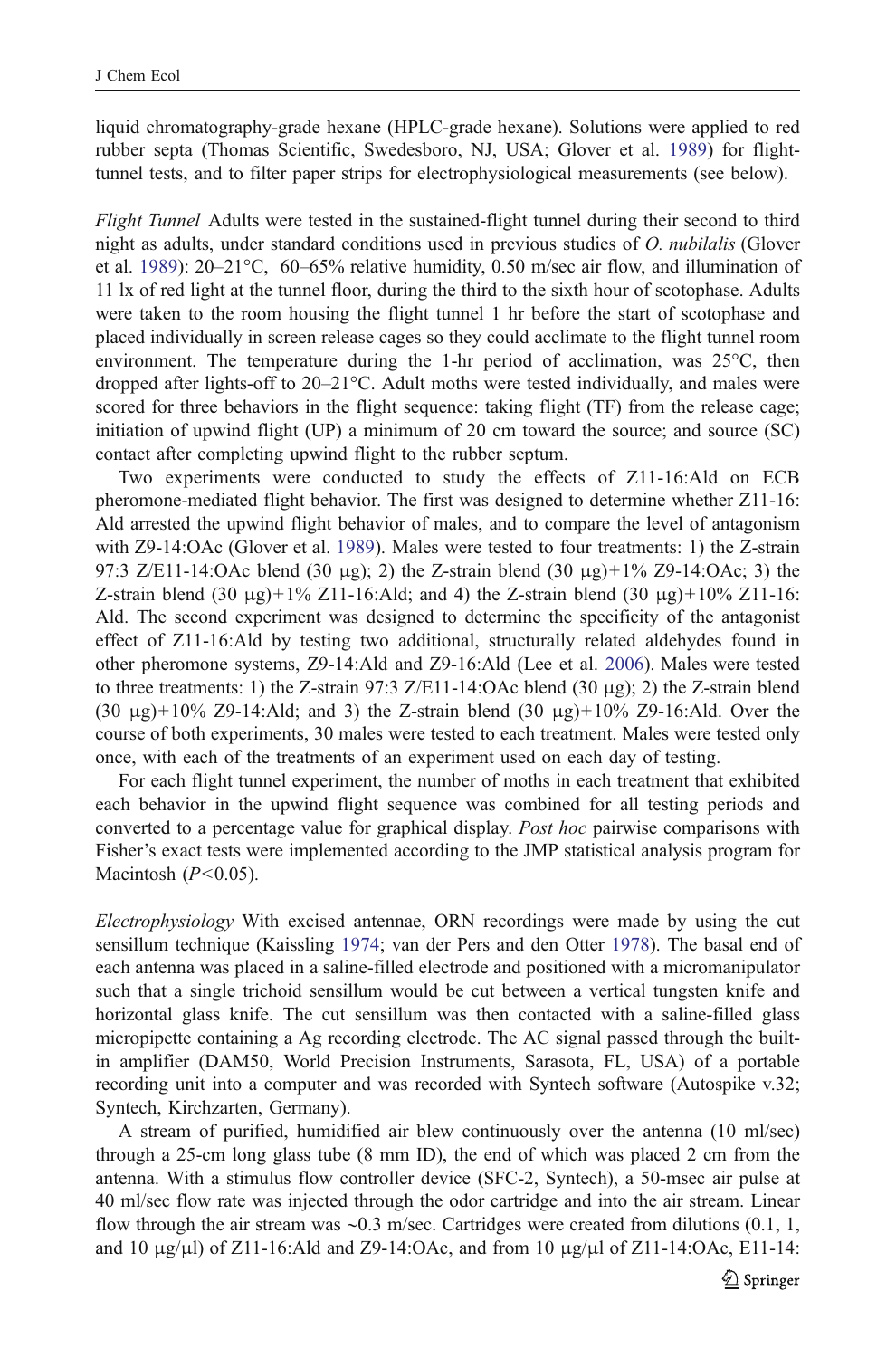<span id="page-3-0"></span>OAc, Z9-14:Ald, and Z9-16:Ald in HPLC-grade hexane. For each concentration, 10 μl was pipetted onto a  $0.5 \times 2.0$  cm filter paper strip held in a 15-cm-long Pasteur pipette odor cartridge. The filter paper loadings thus included 1, 10, or 100 μg for the various compounds.

By using 24 antennae from 18 moths, dose–response curves were obtained for Z11-16: Ald and Z9-14:OAc. A balanced design with respect to the order of application of treatments was employed to allow a more accurate comparison of the relative responsiveness of the ORNs to these compounds. For the first 12 antennae, recordings were performed with 1, 10, and 100  $\mu$ g loadings of Z11-16:Ald in the first sensillum, whereas recordings to the same range of dosages of Z9-14:OAc were performed on a second sensillum. For the remaining 12 antennae, Z9-14:OAc was used before Z11-16:Ald. At least 30 sec was allowed to elapse between all stimulations. Spikes were counted from within 300 msec of the initiation of neuronal activity, which can occur between 50 and 200 msec after the stimulus is first applied (Fig. 1a). As previously reported, there was little spontaneous background activity (Cossé et al. [1995;](#page-11-0) Domingue et al. [2006](#page-11-0)), and the initiation of response was easily discerned by the first appearance of spikes. Analysis of variance (ANOVA) was performed by using the GLM procedure of SAS (Version 9.1), to test the effects of order of application and compound on response at the 100 μg loading. Responses at 1 μg were nearly always zero for both compounds. Responses at 10 μg to both compounds often occurred, but there were enough non-responses to cause nonnormality of the data at this concentration (Wilks normality,  $\alpha$ =0.05). However, by using the increase in spike frequency from  $10<sup>+</sup>$  to  $100 \mu$ g, which is normally distributed, we performed a similar ANOVA.

Paired stimulations aimed at exploring cross-adaptation were also performed, in most cases by using additional sensilla from the antennae that were used to obtain dose–response curves. Air from two pheromone cartridges, with loadings of 100 μg, was pulsed as

Fig. 1 Examples of ORN stimulation in Z-strain ECB in two sensilla from different individuals, using 100-μg loadings in each case: (a) Spike patterns in response to the known pheromone components Z11-14:OAc and E11-14:OAc and the antagonist Z9-14:OAc. (b) Crossstimulation involving Z11-16:Ald with the antagonist Z9-14:OAc, the minor pheromone component E11-14:OAc, and the major pheromone component Z11-14: OAc. Horizontal bars indicate stimulus application and duration

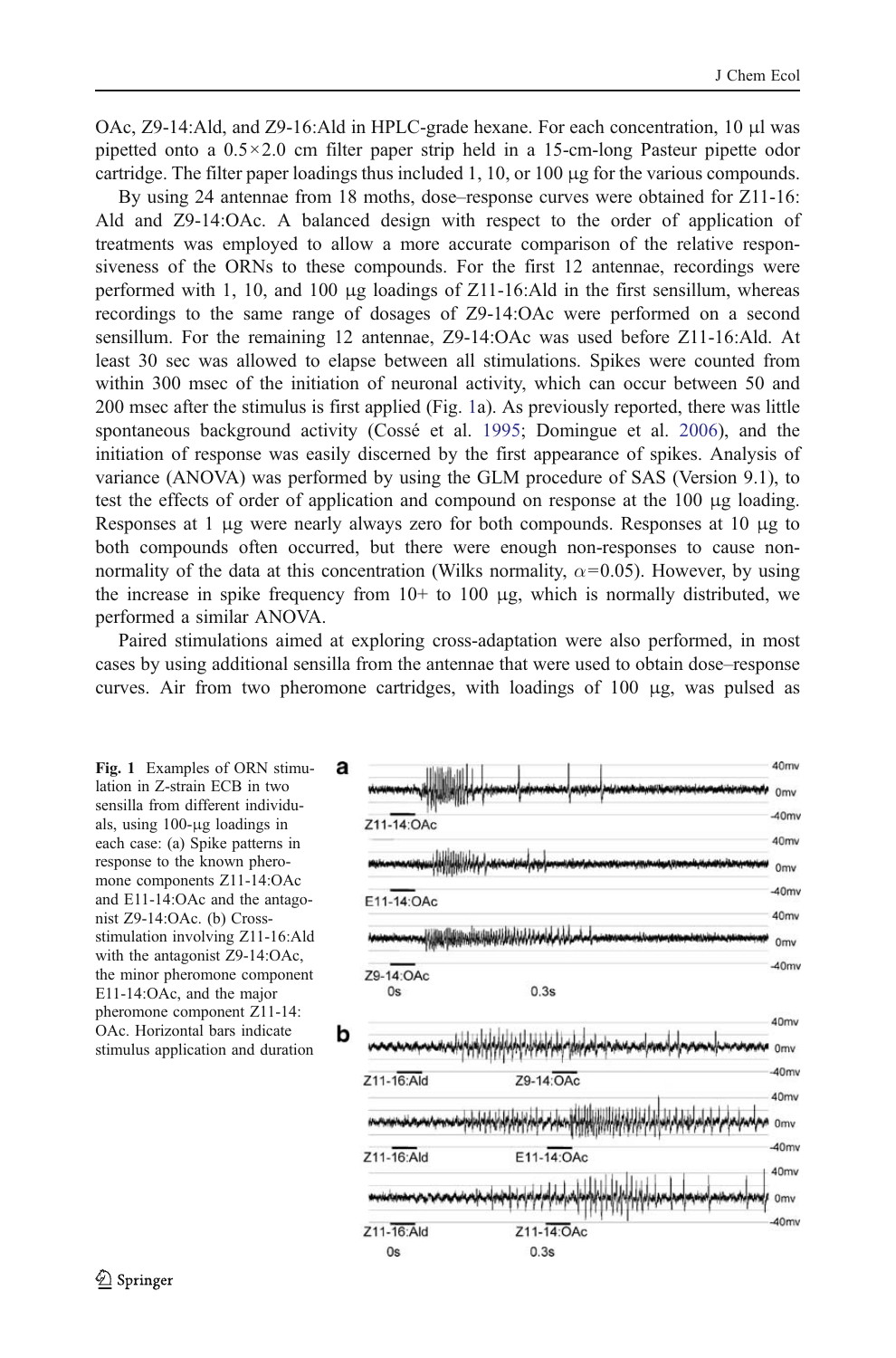described above, with an interval of 300 msec between the start of the pulses from the first and second cartridges. This method is similar to that employed for other moths (Ochieng et al. [2002\)](#page-12-0) and was calibrated from unpublished data for this species such that for each ORN there is self-adaptation, marked by a lack of repeated stimulation by the same compound. To infer which ORN is sensitive to Z11-16:Ald, cartridge pairs used for crossadaptation versus this compound included, Z9-14:OAc, Z11-14:OAc, and E11-14:OAc, which are, respectively, known to stimulate distinct ORNs (Hansson et al. [1987\)](#page-12-0). It was readily apparent that cross-adaptation occurs between Z11-16:Ald and Z9-14:OAc. For comparative purposes, and to ensure the validity of our experimental technique, we also performed self-adaptation with Z9-14:OAc and Z11-16:Ald.

At least 10 replicates of all paired stimulations were performed. No more than three paired stimulations were performed per sensillum, with at most five sensilla examined per antenna. In many cases, there were two distinct bursts of neuronal activity with obviously different spike sizes (Fig. [1](#page-3-0)b). To assess the intensity of response to stimulation by the first compound, spikes were counted within 300 msec of the initiation of neuronal activity. For the second compound, initiation of the second response was noted if a different spike size from the first stimulus appeared, or if there was a period of inactivity of greater than 50 msec, which would normally not be observed in spike trains arising from a single stimulation. In a few rare cases, there were similarly sized action potentials in a continuously uninterrupted pattern for more than 300 msec after the initial response. Because the initiation of a second response was unclear in these cases, we assigned the counts for the first and second compounds to the respective periods between 0 and 300 msec and 300 and 600 msec after the first onset of neuronal activity.

To describe the process of cross-adaptation statistically we performed three separate ANOVA, considering pairings involving: (1) Z11-16:Ald by E11-14:OAc cross-adaptation; (2) Z11-16:Ald by Z11-14:OAc cross-adaptation: and (3) Z11-16:Ald by Z9-14:OAc cross-adaptation or self-adaptation of either compound. For this analysis, we discarded categorization of spike size and looked at the effect on spike frequency of being the first or second compound applied (Order), which would indicate adaptation. For all three analyses, the effect on spike frequency of compound identity (Compound) and the interaction between Compound and Order were also considered. For the third analysis only, the effect of cross-adaptation vs. self-adaptation (X-adapt) was also considered, along with its interactions with Compound and/or Order.

To explore the sensitivity of Z-strain ECB ORNs to the aldehydes, Z9-14:Ald and Z9- 16:Ald, an additional experiment was performed. Responses to Z9-14:Ald and Z9-16:Ald were assessed in comparison to a control consisting of Z11-16:Ald or Z9-14:OAc, with 24 antennae from different moths. In all cases, 100 μg cartridge loadings were used. On four successive sensilla from each antenna, one of the following sequences of stimulations was performed: A) Z9-14:Ald, Z9-16:Ald, and Z11-16:Ald; B) Z9-14:Ald, Z9-16:Ald, and Z9- 14:OAc; C) Z9-16:Ald, Z9-14:Ald, and Z11-16:Ald; D) Z9-16:Ald, Z9-14:Ald, and Z9-14: OAc. Across 24 moths, each of the possible combinations of treatments A–D, with respect to sensillum order, was completed once. With this design, Z9-14:Ald and Z9-16:Ald were tested 96 times, and Z11-16:Ald and Z9-14:OAc 48 times. For this last experiment, we examined both the spike frequency and presence or absence of response for each test compound and the control with respect to sensillum order. For a small number of pairwise comparisons of interest, t tests or Fisher's exact tests were used depending on whether the spike frequency or presence of response was considered. Similarly, least-square or logistic regressions were performed when appropriate for either type of variable, by using Proc Reg or Proc Logistic in SAS.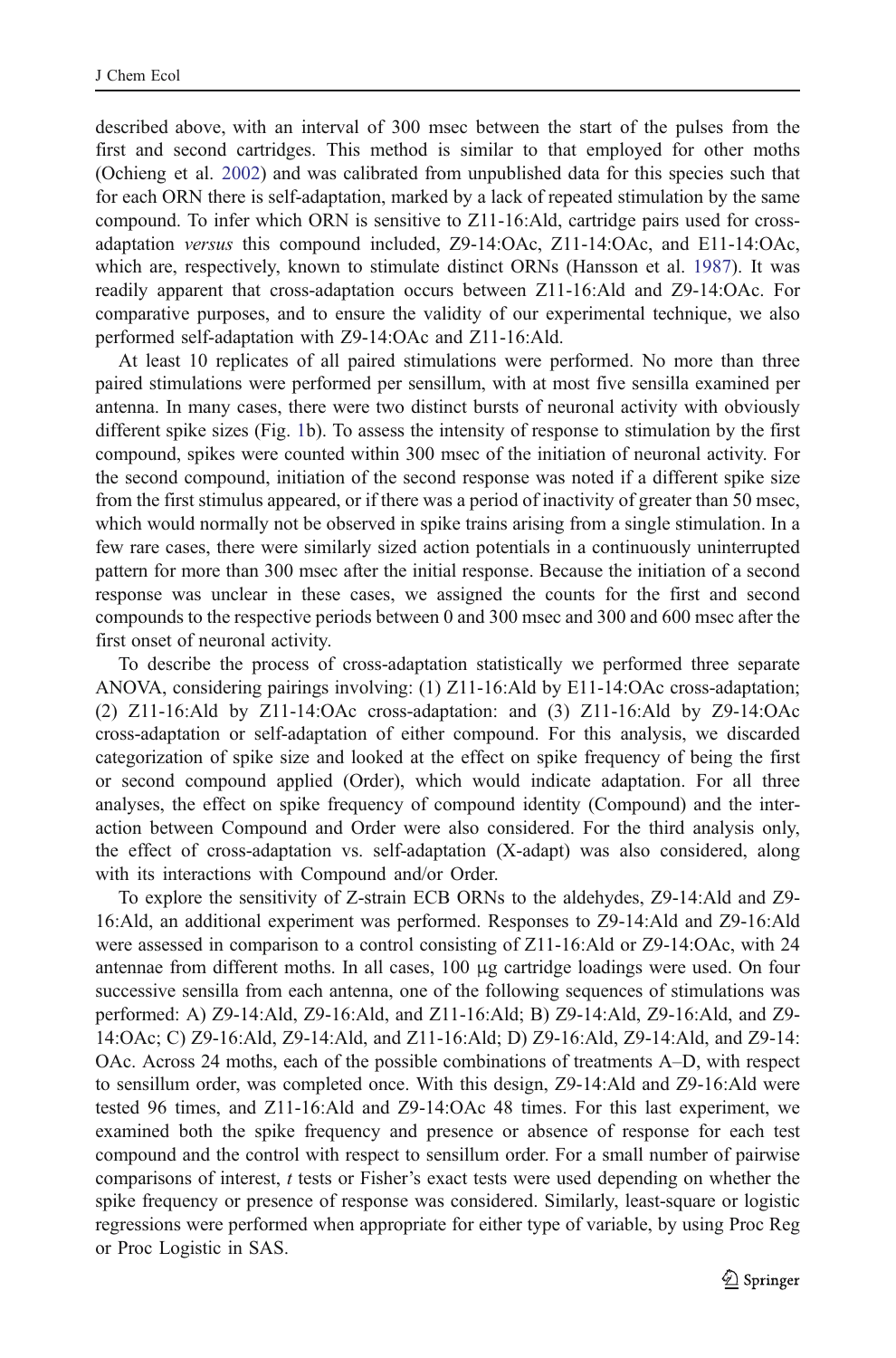#### <span id="page-5-0"></span>**Results**

Flight Tunnel Experiment 1: There was no difference in the percentage of males taking flight (100%) among the four treatments (Z-strain blend alone,  $+1\%$  Z9-14:OAc,  $+1\%$  or 10% Z11-16:Ald, Fig. 2a). Significant decreases, however, were observed in the percentage of males initiating upwind flight with Z-strain blend and any of the added compounds, compared with the Z-strain blend alone. The greatest decrease occurred with 10% Z11-16:Ald treatment (0% UP vs. 100% for Z-strain alone; Fisher's exact  $P < 0.001$ ,  $df=1$ ), followed by 1% Z9-14:OAc and 1% Z11-16:Ald (62 and 74%, respectively, vs. 100% for Z-strain alone; Fisher's exact  $P < 0.001$ ,  $df=1$ , for 100% vs. 74%). Significant decreases were further observed in the percentage of males reaching the source, with 0, 4, and 8% SC for 10% Z11-16:Ald, 1% Z9-14:OAc, and 1% Z11-16:Ald, respectively, compared with the Z-strain blend alone (97% SC; Fisher's exact  $P < 0.001$ ,  $df = 1$ , for 100% vs. 8%).

Experiment 2: As with experiment 1, male Z-strain ECB exhibited high levels of upwind flight (UP, 100%) and source contact (SC, 96%) with the Z-strain blend alone (Fig. 2b). However, addition of 10% Z9-14:Ald or Z9-16:Ald did not affect the percentage of upwind

Fig. 2 Proportion of male ECB of the Z-strain exhibiting three behaviors in flight tunnel tests (taking flight, TF; upwind flight, UP; source contact, SC) to: (a) the Z-strain 97:3 Z/E11-14:OAc blend alone (30  $\mu$ g), the Z-strain blend+ 1% or 10% Z11-16:Ald, or the Zstrain blend+1% Z9-14:OAc; (b) the Z-strain 97:3 Z/E11-14: OAc blend alone  $(30 \mu g)$ , the Zstrain blend+10% Z9-14:Ald or 10% Z9-16:Ald. N=30 for each of the treatments. See text for statistical comparisons

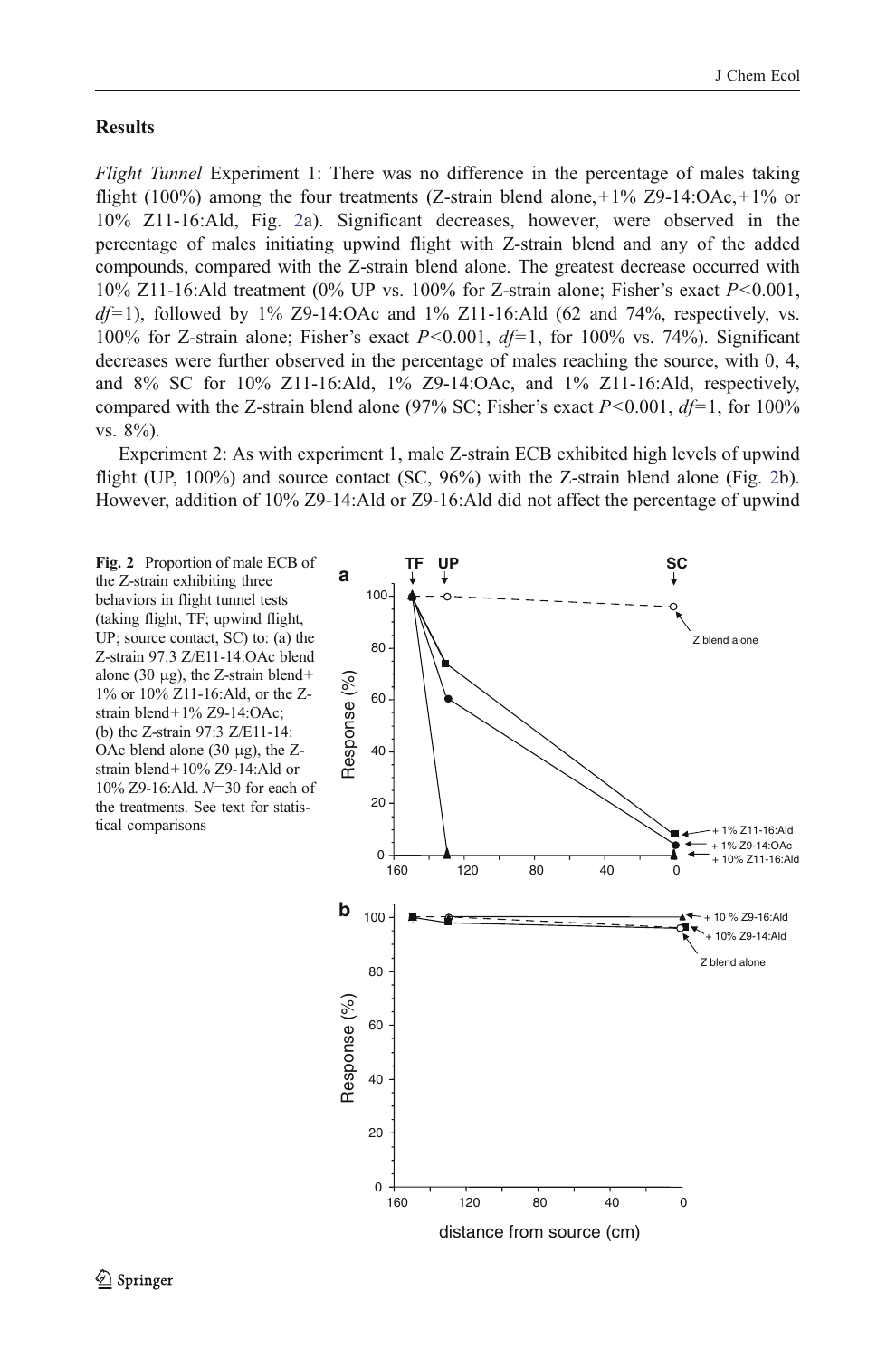flights and source contact observed with the Z-strain blend alone (100% SC with Z9-16: Ald, 96% SC with Z9-14:Ald).

Electrophysiology We were able to obtain dose–response curves to both Z11-16:Ald and Z9-14:OAc (Fig. 3a). From Fig. 3, it appears as if the sensilla are relatively more sensitive to Z11-16:Ald if it is applied first. However, statistical analyses did not confirm the significance of this pattern. At 100  $\mu$ g, responses to Z9-14:OAc were greater than those to Z11-16:Ald (i.e., Compound is significant, Table [1](#page-7-0)). This result was not significantly influenced by which compound was applied first (i.e., Order and the interaction, Table [1](#page-7-0)). Similarly, for the increase in spike frequency between the 10 to 100 μg loadings, the effect of Compound was significant, but not Order or the interaction (Table [1\)](#page-7-0).

In a sensillum not used for any statistical analysis (Fig. [1](#page-3-0)a), we demonstrated that ORN responses to Z11-14:OAc, E11-14:OAc, and Z9-14:OAc occurred with the same relative spike sizes as found previously (Hansson et al. [1987;](#page-12-0) Roelofs et al. [1987\)](#page-12-0). It was apparent in cross-adaptation experiments that, based on spike size, Z11-16:Ald stimulated the same ORN as did Z9-14:OAc. This cross-responsive (i.e., cross-adapted) ORN was usually characterized by the smallest spike size (Fig. [1b](#page-3-0)). The ORN responding to E11-14:OAc was most often of intermediate spike size, being slightly smaller than that for Z11-14:OAc, which was always the largest (Fig. [1b](#page-3-0)).

These visual observations were supported by statistical analysis of the cross-adaptation data. When Z11-16:Ald was paired with E11-14:OAc or Z11-14:OAc, there was no effect of Order on spike frequency (Table [2](#page-7-0), Fig. [4\)](#page-8-0). Analysis of spike frequencies in stimulations involving Z11-16:Ald and Z9-14:OAc showed a strongly significant effect of Order (Table [2](#page-7-0), Fig. [4](#page-8-0)), meaning that the second stimulation was generally inhibited by the first. In this analysis, there was also a significant effect of Compound (Table [2\)](#page-7-0) demonstrating



 $\mathcal{Q}$  Springer

Log stimulus dosage ug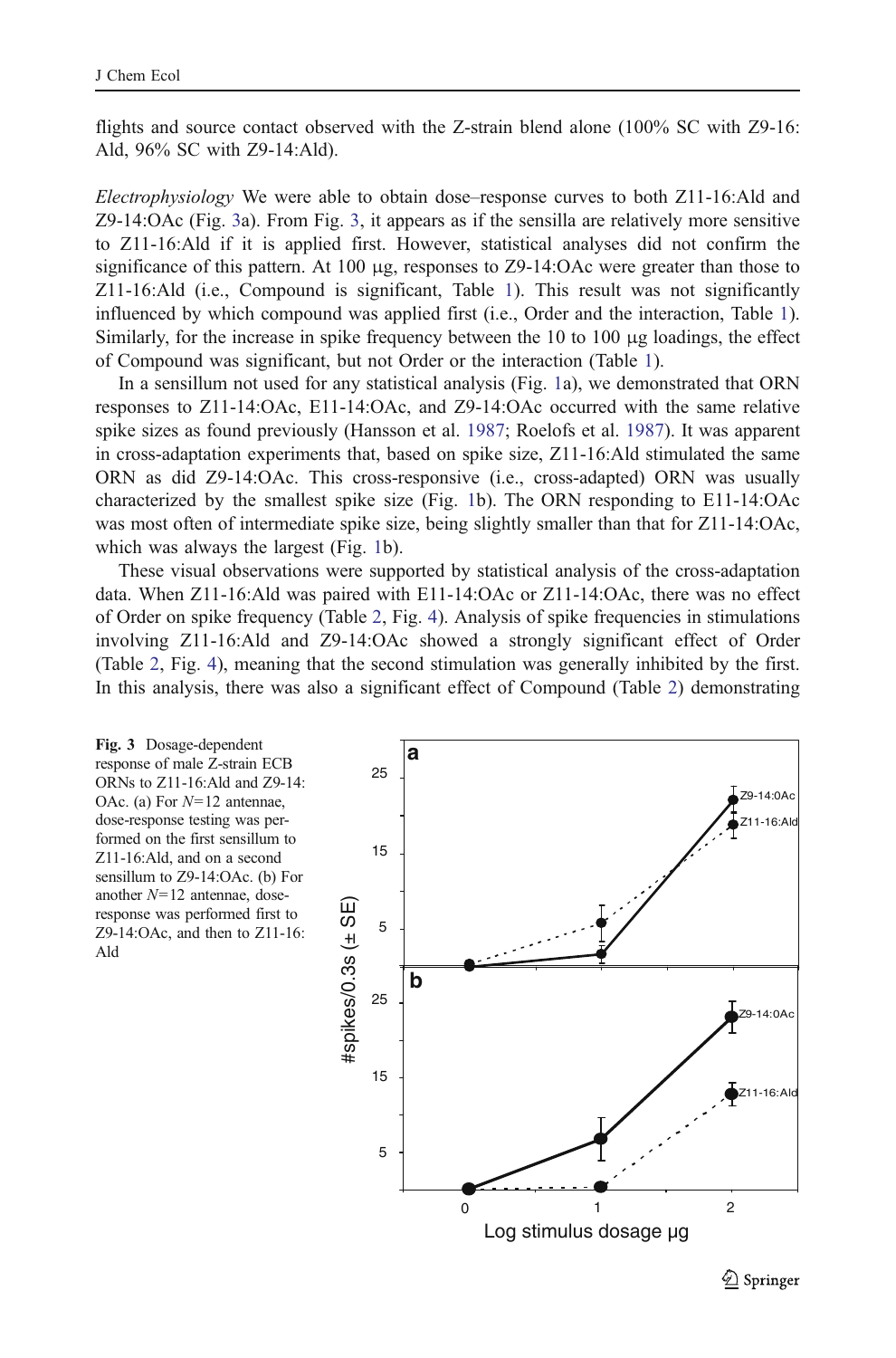| Variable                                                      | Effect                 | df | MS     | F    |       |
|---------------------------------------------------------------|------------------------|----|--------|------|-------|
| Spikes at $100 \mu$ g                                         | Order                  |    | 75.00  | 1.34 | 0.260 |
|                                                               | Compound               |    | 560.33 | 9.98 | 0.005 |
|                                                               | Order-Compound         |    | 147.00 | 2.62 | 0.120 |
|                                                               | Error: Antenna (Order) | 22 | 56.121 |      |       |
| Spike frequency increase<br>$(10 \text{ to } 100 \text{ µg})$ | Order                  |    | 65.33  | 0.84 | 0.370 |
|                                                               | Compound               |    | 38.33  | 4.94 | 0.037 |
|                                                               | Order-Compound         |    | 36.75  | 0.47 | 0.500 |
|                                                               | Error: Antenna (Order) | 22 | 78.07  |      |       |

<span id="page-7-0"></span>Table 1 Analysis of variance of spike frequency (spikes/0.3 sec) at a 100-μg loading and spike frequency increase from a 10- to 100- μg loading, both with respect to whether Z9-14:OAc or Z11-16:Ald is employed, and in which respective order per antenna these compounds were tested

Order distinguishes whether the response was the first or second on an antenna. Compound distinguishes whether Z9-14:OAc or Z11-16:Ald is employed for a given stimulation. For both cases, we use the Antenna for the model error, which is nested in the specific Order treatment.

that over all treatments, the ORNs were more sensitive to Z9-14:OAc than to Z11-16:Ald. However, there was no significant effect of self-versus cross-adaptation (X-adapt) or any interaction effect (Table 2).

Responses by the smallest-spiking (antagonist) ORN to two other aldehydes, Z9-14:Ald and Z9-16:Ald, were generally negligible in single stimulations, yielding at most 2.4 spikes per 300 msec when Z9-14:Ald was puffed on the first sensillum of a particular antenna (Fig. [5](#page-8-0)a). It did not appear that these responses occurred in the E11- or Z11-14:OAc-tuned ORNs. On the first sensillum, when either Z9-14:Ald or Z9-16:Ald had equal opportunity to be puffed first, there was a 25% success rate of getting a response to Z9-14:Ald, (Fig. [5](#page-8-0)b).

| Experiment                | Effect                      | df | MS       | F      | $\overline{P}$ |
|---------------------------|-----------------------------|----|----------|--------|----------------|
| E11-14:OAc vs. Z11-16:Ald | Order                       | 1  | 0.319    | 0.01   | 0.935          |
|                           | Compound                    |    | 1139.147 | 24.26  | < 0.001        |
|                           | Order-Compound              |    | 195.669  | 4.03   | 0.054          |
|                           | Error: Pair(Order)          | 21 | 46.92    |        |                |
| Z11-14:OAc vs. Z11-16:Ald | Order                       | 1  | 27.225   | 0.56   | 0.462          |
|                           | Compound                    | 1  | 133.225  | 2.76   | 0.114          |
|                           | Order-Compound              | ı  | 0.225    | 0.00   | 0.946          |
|                           | Error: Pair(Order)          | 18 | 48.225   |        |                |
| Z9-14:OAc vs. Z11-16:Ald  | X-adapt                     | 1  | 173.852  | 2.50   | 0.121          |
|                           | Order                       |    | 7896.071 | 113.72 | < 0.001        |
|                           | Compound                    |    | 775.013  | 11.16  | 0.002          |
|                           | X-adapt-Order               |    | 20.885   | 0.30   | 0.586          |
|                           | Order-Compound              | 1  | 49.613   | 0.71   | 0.403          |
|                           | X-adapt-Compound            |    | 78.013   | 1.12   | 0.295          |
|                           | Error: pair (X-adapt-Order) | 42 | 69.437   |        |                |

Table 2 Analysis of variance of spike frequency (spikes/0.3 sec) for the cross-stimulation experiments grouped by the pairing of compounds with respect to Z11-16:Ald

Order distinguishes whether a stimulus was first or second in the paired stimulation. Compound distinguishes which stimulus was provided for a given stimulation. X-adapt distinguishes whether a stimulus occurred within a cross-stimulated pair, or if the same stimulus was repeated. In each case, we use the unit of the unique paired stimulation event, Pair, as the error, which is nested in the specific Order or X-adapt treatment performed.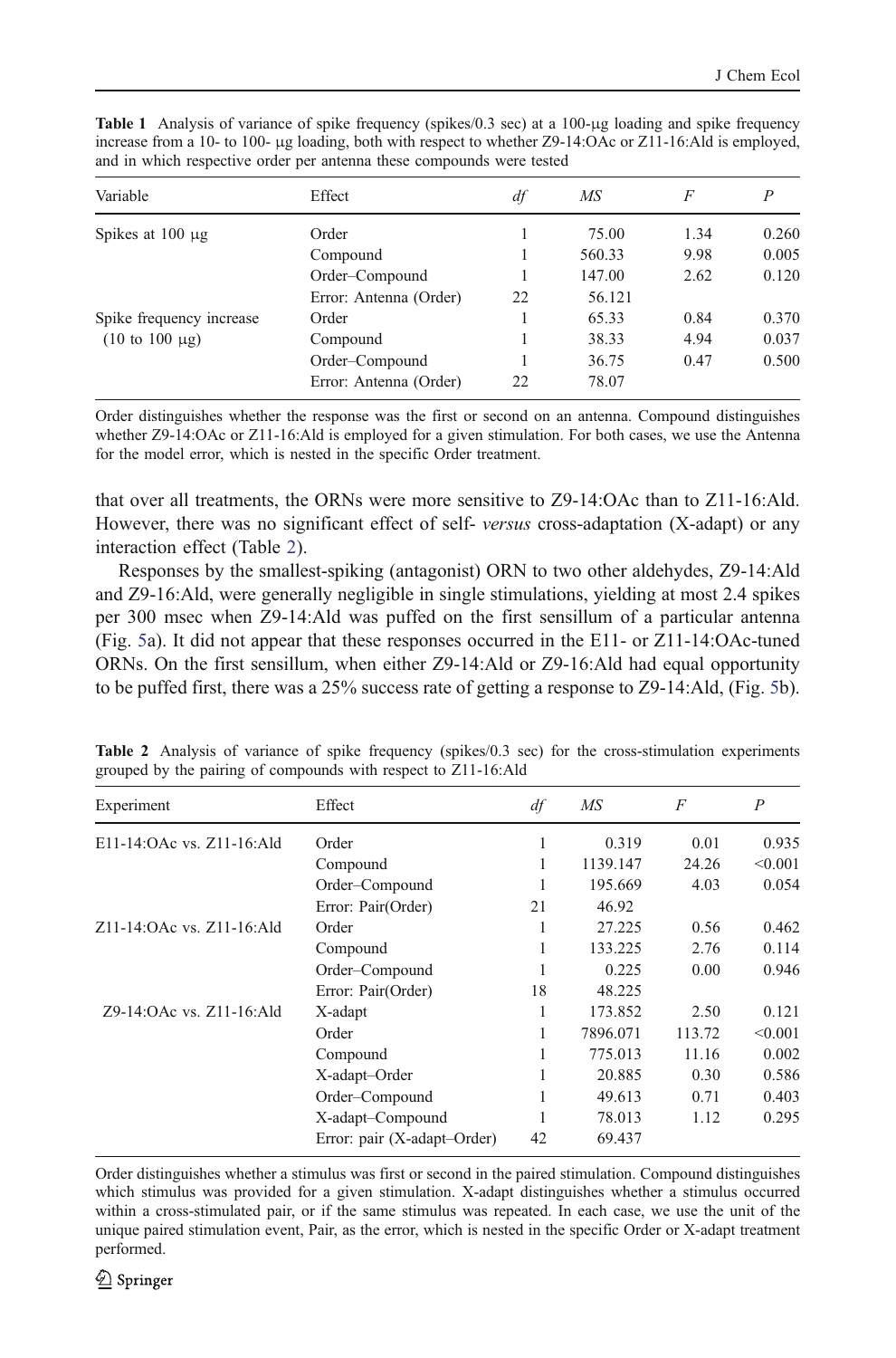<span id="page-8-0"></span>Fig. 4 Number of spikes per 300 msec for cross-stimulation involving Z11-16:Ald, Z11-14: OAc, E11-14:OAc, and Z9-14: OAc at 100-μg loadings. Differences in shading indicate ORNs with distinct spike sizes: a large spike size for Z11-14:OAc, an intermediate spike size for E11- 14:OAc, and a small spike size for Z11-16:Ald and Z9-14:OAc



Compounds used for paired stimulations

Fig. 5 Sensitivity of Z-strain ECB ORNs to Z9-14:Ald, Z9- 16:Ald, Z11-16:Ald, and Z9-14: OAc in each successive sensillum tested per antenna, measured with respect to: (a) the mean  $(\pm \text{ SE})$ number of spikes stimulated over 300 msec at 100-μg loadings and (b) the percentage of sensillae responding. For Z9-14:Ald and Z9-16:Ald  $N=24$  for each data point, whereas for Z11-16:Ald and Z9-14:OAc  $N=12$ 

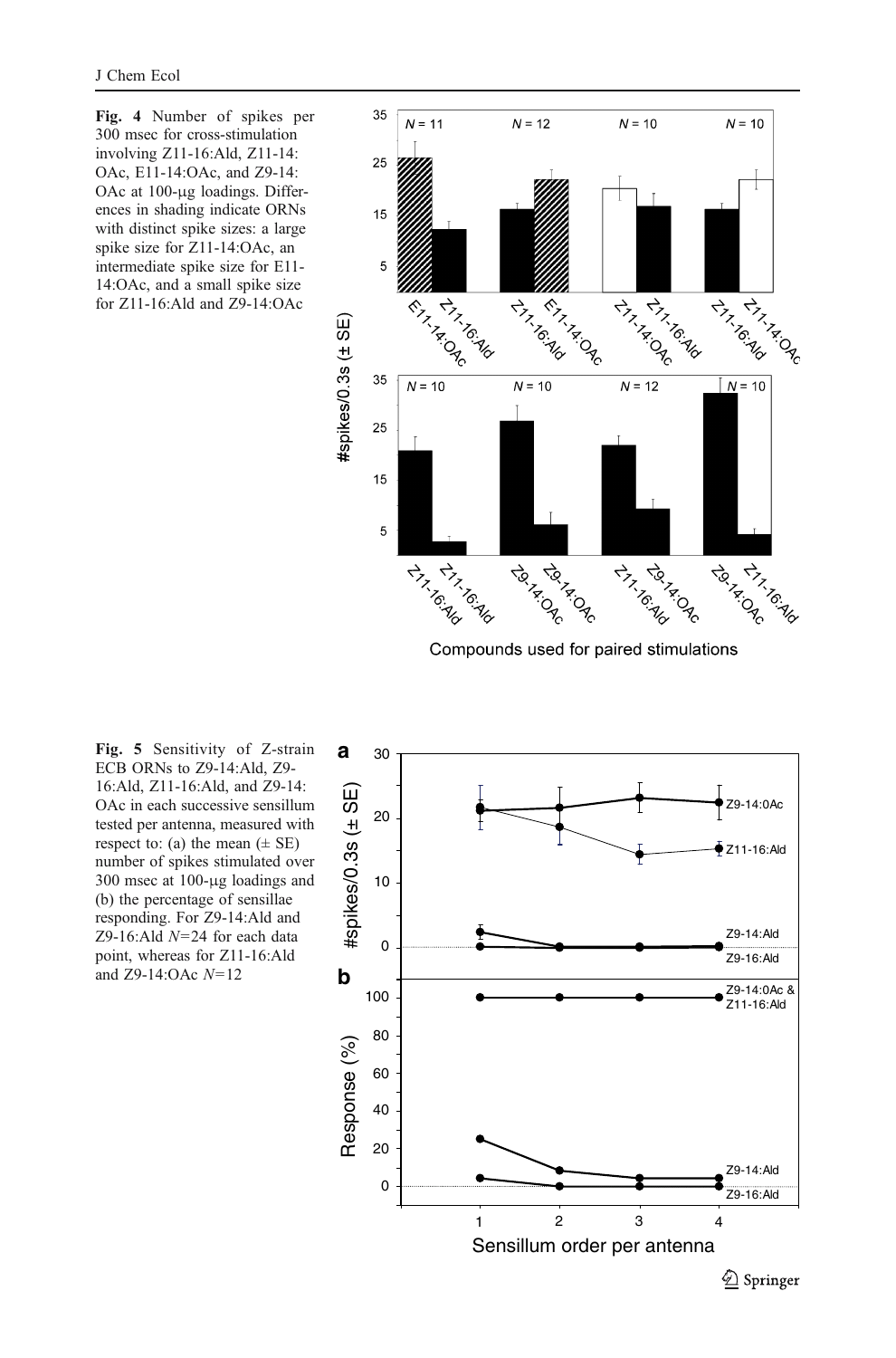This is statistically different from the 100% response to the control compounds (Fisher's exact test,  $P<0.001$ ). Under the same conditions, there was only a 4% success rate of this ORN responding to Z9-16:Ald on the first sensillum, which is marginally different (Fisher's exact test,  $P=0.098$ ) from the 2[5](#page-8-0)% rate for Z9-14:Ald (Fig. 5b). Logistic regression for likelihood of response to Z9-14:Ald showed a significant effect of sensillum order for Z9-14:Ald ( $P=0.026$ ), but not Z9-16:Ald  $(P=0.918)$ .

Although designed primarily to explore the relative sensitivity of the antagonistic ORN to Z9-14:Ald and Z11-16:Ald, the final experiment also provided the opportunity to examine how the response to Z11-16:Ald and Z9-14:OAc changed with the use of multiple sensilla per moth. There was no significant difference between spike frequency for the two compounds at the first sensillum ( $P=0.889$ ). However, a least-squares regression for Z11-16: Ald, had a significant negative slope  $(P=0.031)$ , whereas the slope for Z9-14:OAc was not different for a similar regression involving  $Z<sup>9</sup>-14$ :OAc ( $P=0.633$ ).

## **Discussion**

Effects of Z11-16:Ald on Male ECB Flight Behavior Our results with males from a New York state ECB population support the finding by Gemeno et al. ([2006\)](#page-11-0) that Z11-16:Ald, when added to the ECB pheromone blend, can significantly arrest upwind flight behavior of male ECB. Addition of 1% Z11-16:Ald to the ECB Z-strain 97:3 Z/E11-14:OAc mixture reduced the proportions of males initiating upwind flight by 25% and the proportion reaching the source by 88%. These values compare well with the 26 and 83% reductions observed in flight tunnel tests reported by Gemeno et al. [\(2006](#page-11-0)). Our results show further that the antagonism by Z11-16:Ald is not restricted to the area of the Iberian Peninsula where  $O$ . *nubilalis* and  $S$ . *nonagrioides* are in sympatry, but also extends to  $ECB$ populations in North America. A third finding from our studies is that the effect appears to be specific to Z11-16:Ald because the related Z9-14:Ald and Z9-16:Ald, known pheromone components of other moth species, did not affect male flight behavior.

The effect of Z11-16:Ald was characteristic of other known pheromone behavioral antagonists (Linn and Roelofs [1995](#page-12-0)), evidenced by (1) a pronounced reduction in behavioral response when very low levels (1%) of the compound were added to the sex pheromone, and (2) significant reductions in the number of males completing upwind flights to the pheromone source (SC in Fig. [2](#page-5-0)). As for other behavioral antagonists, there was less of an effect on earlier behaviors such as taking flight or initiating upwind flight in ("locking onto") the pheromone plume (Fig. [2\)](#page-5-0). Our anecdotal observations, with the 1% Z11-16:Ald treatment, showed that males typically exhibited upwind zig-zag flights, characteristic of pheromone-mediated flight, from one-half to two-thirds of the distance to the source, then began casting across wind, or hovered narrowly in place for several seconds, before exiting the pheromone plume. This flight pattern has been characterized as "arrestment" of upwind flight and is typical of the effect of behavioral antagonists (Baker [1989](#page-11-0)).

Olfactory Neuron Responses to Z11-16:Ald Gemeno et al. [\(2006](#page-11-0)) reported results from EAG experiments suggesting that Z11-16:Ald was not interacting with ORNs specific for the ECB pheromone components. EAG cross-adaptation experiments, however, did suggest the possibility that Z11-16:Ald and Z9-14:OAc were detected by the same ORN, one that previously had been shown to be specific for the latter compound (Hansson et al. [1987\)](#page-12-0). In our study, single-sensillum recordings confirmed, via spike amplitude-matching, that a type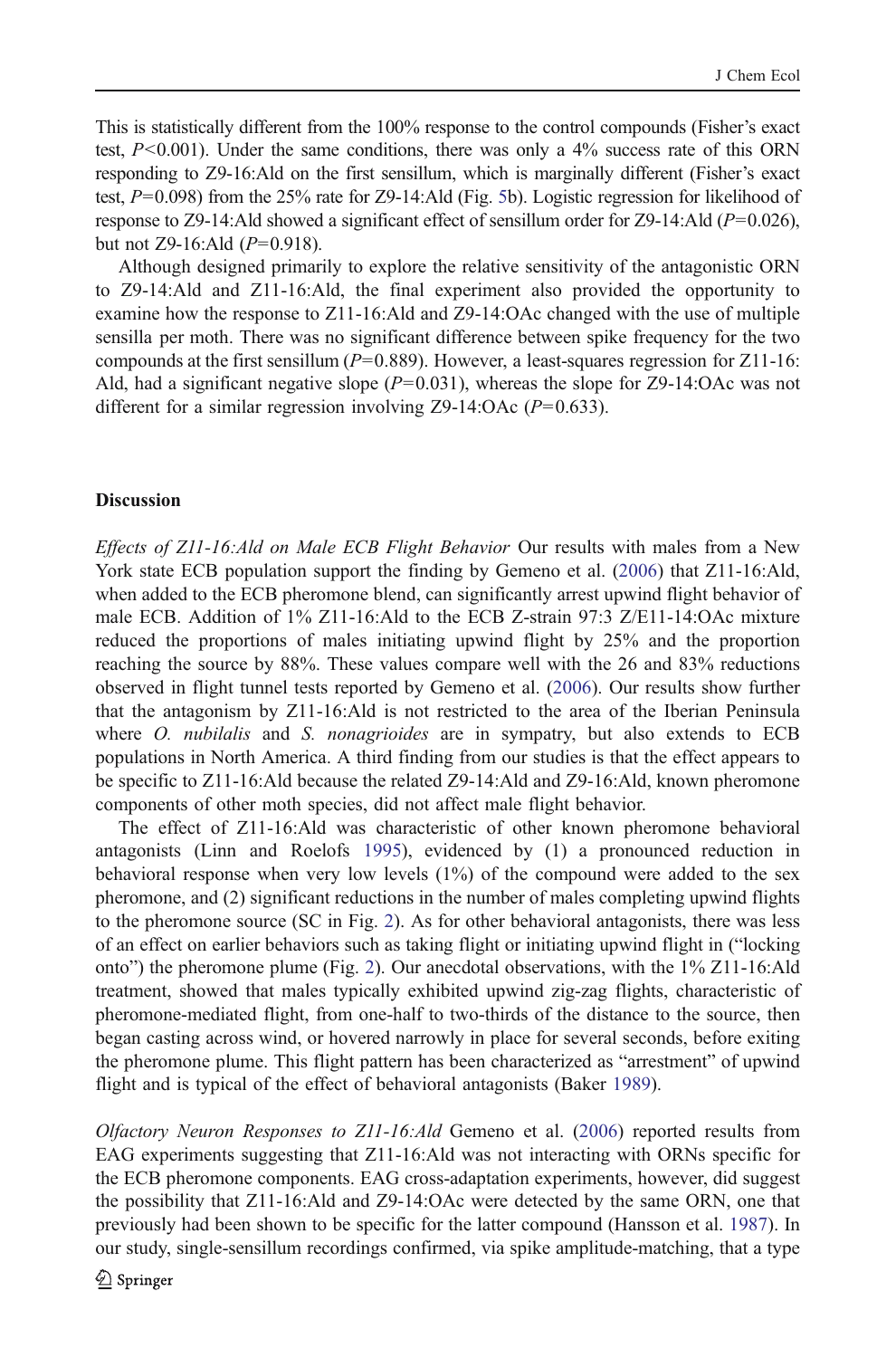of ORN within the trichoid sensilla on ECB antennae is tuned to respond to both the Z11- 16:Ald behavioral antagonist (Gemeno et al. [2006;](#page-11-0) this paper) and another antagonist Z9- 14:OAc (Glover et al. [1989\)](#page-11-0). There was negligible activity from this ORN in response to Z9-14:Ald or Z9-16:Ald, both of which were behaviorally inert. That the responses to Z11- 16:Ald occurred on the same ORN that detects the presence of Z9-14:OAc was also supported by cross-adaptation studies.

(Z)-11-Hexadecanal and Pheromone Behavioral Antagonism in ECB: Adaptation or Fortuitous Mimic? The importance of behavioral antagonists in pheromone communication systems is well established (Cardé and Haynes [2004](#page-11-0)). These compounds contribute to signal specificity by lowering the probability of cross-attraction between species that utilize common pheromone components. This antagonism might involve closely related species that have the potential to mate or species that are more distantly related. In either case, signal specificity is enhanced in a "noisy" chemical environment (Linn and Roelofs [1995](#page-12-0)). In most of the known cases, the antagonist chemicals are components involved in communication channels used by species that share common pheromone components, as a result of common lineage and use of similar biosynthetic pathways. Thus, for ECB, Z9-14: OAc is a potential by-product from its pheromone biosynthetic pathways and is also a pheromone component in two related *Ostrinia* species in Japan (O. zealis and O. zaguliaevi, Ishikawa et al. [1999\)](#page-12-0). Phylogenetic analysis suggests that the latter species are ancestral to the group including ECB (Kim et al. [1999](#page-12-0)). Therefore, divergence might have involved a change in functionality for Z9-14:OAc. A second, well-studied example involves the heliothine moths, *Heliothis virescens* and *Helicoverpa zea* (Vickers et al. [1998\)](#page-12-0), which utilize the same major pheromone component, Z11-16:Ald. In H. virescens, the compound Z9-14:Ald is a pheromone component, whereas in  $H$ . zea it acts as an antagonist. In both of these examples, males possess a separate, specialized, sensory pathway to process the antagonist input, suggesting that there has been selection for the character to enhance reproductive isolation or interference between species sharing common components (Löfstedt [1993](#page-12-0); Linn and Roelofs [1995](#page-12-0); Cardé and Haynes [2004\)](#page-11-0).

The examples above illustrate the point that changes in odorant receptor (OR) expression or functionality of components in a common pathway are mechanisms that could give rise to new pheromone component blends, or behavioral antagonists. Antagonism could, however, also involve a chemical that is not a member of the suite of compounds that a group of species uses for its pheromones, if that chemical binds to an OR of an established antagonist pathway. We propose that this might be the case with Z11-16:Ald and ECB. This conclusion stems firstly from the observation that Z11-16:Ald is not involved in any known sex pheromone in an Ostrinia species (Ishikawa et al. [1999](#page-12-0)), and second, the aldehyde is structurally similar to Z9-14:OAc with respect to chain length and position of the double bond relative to the carbonyl group and the hydrocarbon end. Both behavioral antagonists might, therefore, bind to the same OR expressed in the ORN involved in antagonism, resulting in significant firing and a reporting of their presence to higher centers via the antagonist pathway. This explanation allows for the possibility that a small number of structurally similar compounds might exert an effect without having been under selection pressure to interfere with sex pheromone communication of two species sharing the same habitat. Gemeno et al. [\(2006](#page-11-0)), in fact, raised caution about the adaptive significance of their finding with respect to habitat-specific interactions between ECB and S. nonagrioides, noting that the antagonistic effect of Z11-16:Ald was initially observed as a result of combining pheromone blends in field trapping and pheromone mating disruption tests. The two species utilize the same host plants and have seasonal overlap, but are in different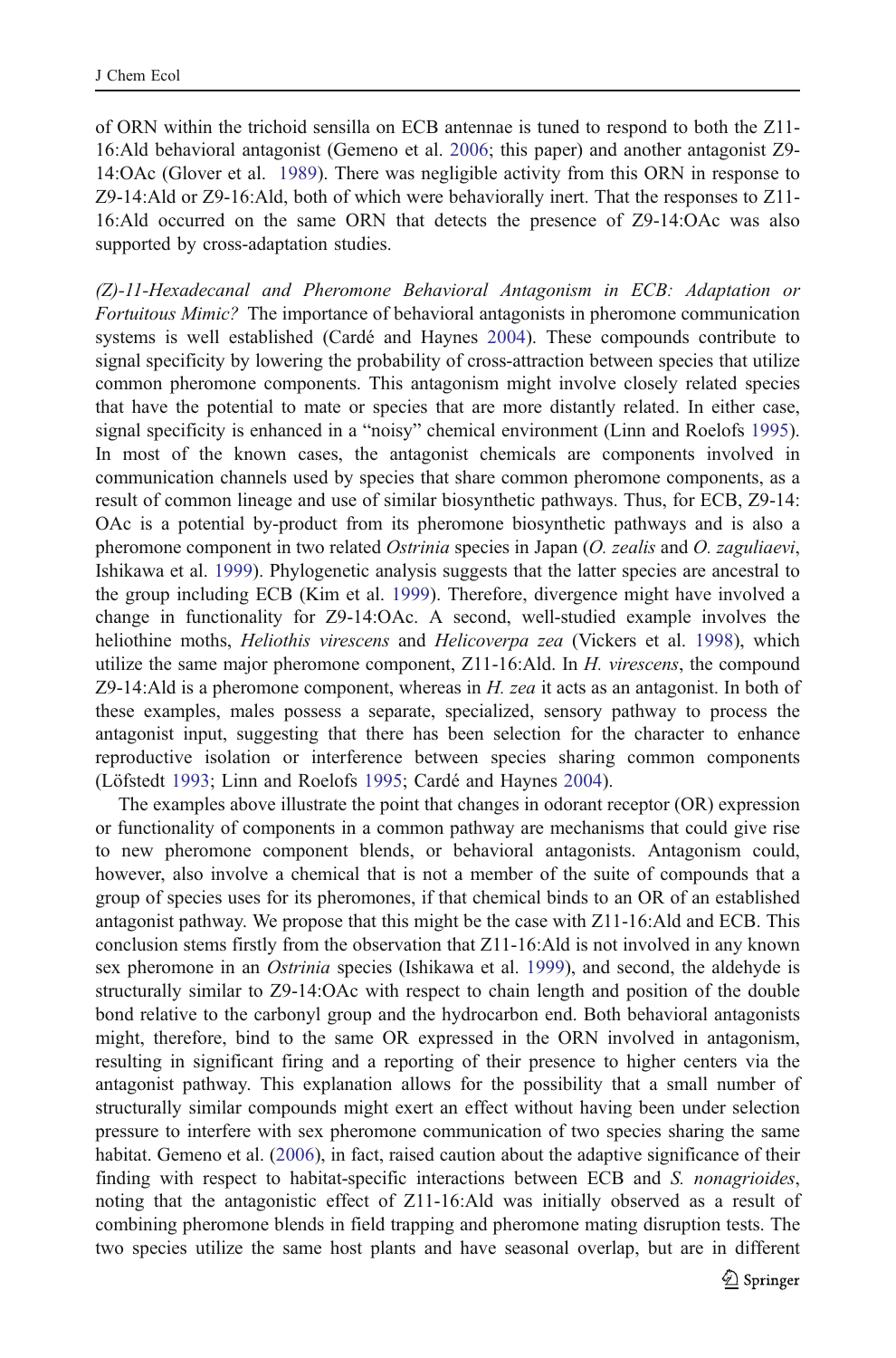<span id="page-11-0"></span>families, differ in size, have no shared pheromone components, and mate at different times in the scotophase. In this scenario, the antagonist effect of Z11-16:Ald could be considered a coincidence of chemical structural similarity.

Alternatively, two different pheromone ORs could be expressed on the same dendrite, with one specifically binding Z9-14:OAc and the other, Z11-16:Ald. Although pheromone ORNs have generally been thought to express only one OR gene, recent studies on Drosophila (Goldman et al. 2005) as well as on H. virescens and H. subflexa (Baker et al. 2004) provide evidence for dual OR expression on a single ORN. In O. nubilalis, expression of two different ORs on the ORN involved in behavioral antagonism would imply an adaptive significance. This possibility would have been better supported if our analysis of variance for the paired stimulation experiments for these two compounds had shown a significant effect of cross- versus self-adaptation, or an interaction between crossversus self-adaptation and the compound puffed. Thus, it appears that the neuronal adaptation caused by either of these compounds has an identical effect on subsequent stimulations, a pattern that would occur if both compounds bind to the same OR. However, such a pattern remains possible for a two-ORN model if recovery from adaptation is caused by factors other than OR saturation. Whether one or two ORs are involved in the behavioral antagonism observed in response to Z11-16:Ald and Z9-14:Ac, the result would be increased conspecific pheromone blend discrimination and, therefore, less cross-attraction in an environment occupied by other species that share a subset of the same compounds in their pheromone blends.

Acknowledgment We thank Kathy Poole for her help in maintaining the ECB colonies. The project was funded by NSF IBN #034340.

## **References**

- BAKER, T. C. 1989. Sex pheromone communication in the Lepidoptera: new research progress. Experientia 45:248-262.
- BAKER, T. C., OCHEING S., COSSÉ A. A., LEE, S. G., TODD, J. L., QUERO, C., and VICKERS, N. J. 2004. A comparison of responses from olfactory receptor neurons of Heliothis subflexa and Heliothis virescens to components of their sex pheromone. J. Comp. Physiol. A 190:155–165.
- CARDÉ, R. T. and HAYNES, K. F. 2004. Structure of the pheromone communication channel in moths, pp. 283–332, in R. T. Cardé and J. G. Millar (eds). Advances in Insect Chemical Ecology. Cambridge University Press, Cambridge, UK.
- COSSÉ, A. A., CAMPBELL, M. G., GLOVER, T. J., LINN, C. E., TODD, J. L., BAKER, T. C., and ROELOFS, W. L. 1995. Pheromone behavioral responses in unusual male European corn borer hybrid progeny not correlated to electrophysiological phenotypes of their pheromone-specific antennal neurons. Experientia 51:809–816.
- DOMINGUE, M. J., ROELOFS, W. L., LINN, C. E., and BAKER, T. C. 2006. Effects of egg-to-adult development time and adult age on olfactory neuron response to semiochemicals in European corn borers. J. Insect Physiol. 52:975–983.
- EIZAGUIRRE, M., SANS, A., LÓPEZ, C., and ALBAJES, R. 2002. Effects of mating disruption against the Mediterranean corn borer, Sesamia nonagroides, on the European corn borer, Ostrinia nubilalis. IOBC/ WPRS Bull. 25: 59–68.
- GEMENO, C., SANS, A., LÓPEZ, C., ALBAJES, R., and EIZAGUIRRE, M. 2006. Pheromone antagonism in the European corn borer moth Ostrinia nubilalis. J. Chem. Ecol. 32:1071–1084.
- GLOVER, T. J., PEREZ, N., and ROELOFS, W. L. 1989. Comparative analysis of sex-pheromone-response antagonists in three races of European corn borer. J. Chem. Ecol. 15:863–873.
- GOLDMAN, A. L., VAN DER GIES VAN NATERS, W., LESSING, D., WARR, C. G., and CARLSON, J. R. 2005. Coexpression of two functional odor receptors in one neuron. Neuron 45:661–668.

 $\mathcal{Q}$  Springer